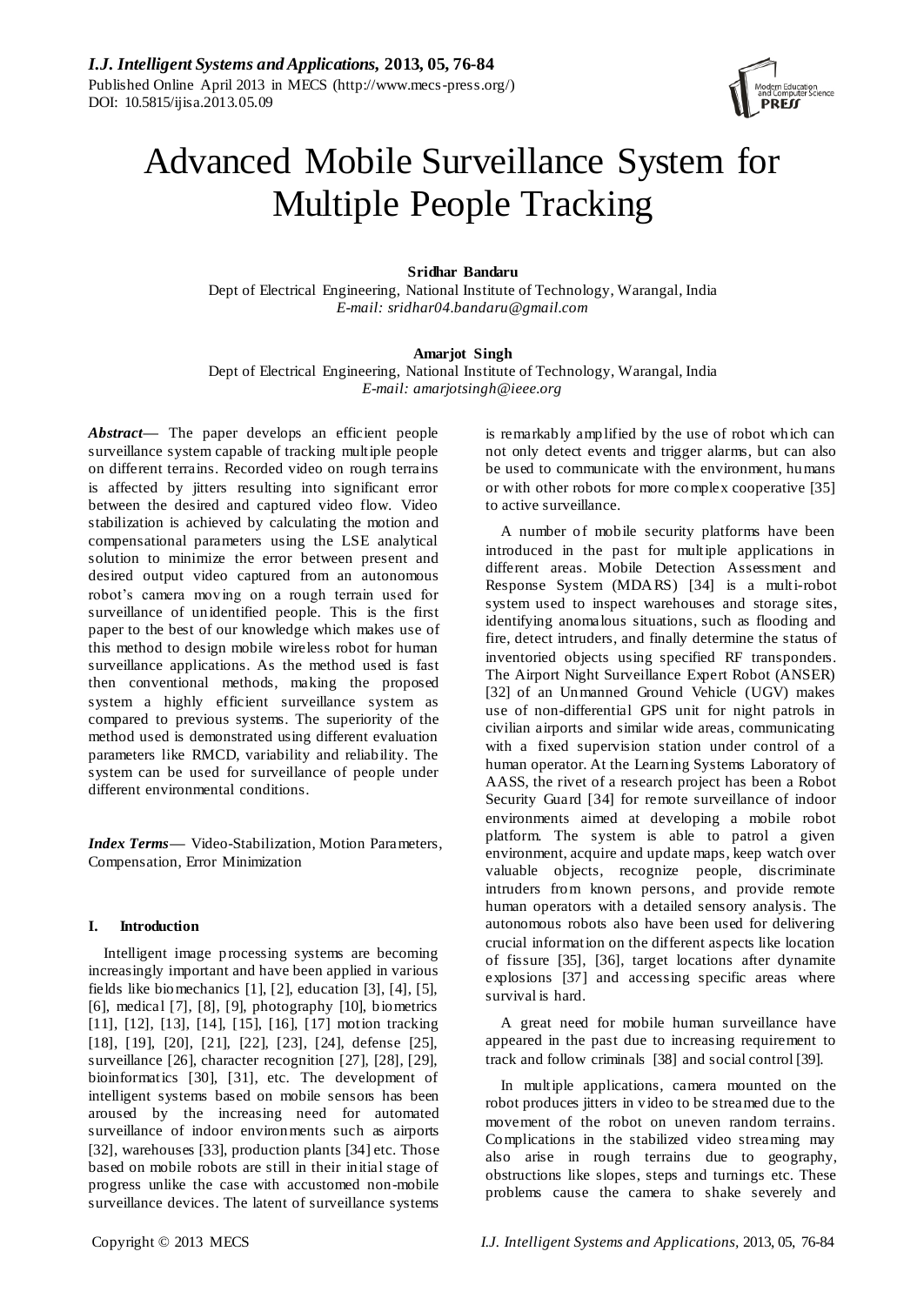induces disturbance in video flow. To get best information from the video streaming, a stabilized video is required.

Video stabilization is an important technique employed to reduce the translational and rotational distortions in moving platform applications. The algorithm searches for the object in specified dimensions of the frames and reduces the displacement by fixing the view on the object. The video stabilization process aims to compensate the disturbing motions in video frames.

A number of methods have been used for video stabilization in the past. Some of the previous methods for stabilization include Motion imprinting which is based on Mosaicking with consistency constraint [37].Video stabilization based on 3D perspective model which computes the motion parameters and stabilizes using filters and wraps the resultant video to get the output [40] and Non-Metric Image-Based Rendering for

Video Stabilization [41].

In this paper, we developed an efficient people surveillance system capable of tracking multiple people on different terrains. Video stabilization is achieved by calculating the motion and compensational parameters using the LSE analytical solution to minimize the error between present and desired output video captured from an autonomous robot's camera moving on a rough terrain used for surveillance of unidentified people. Real time scheme is used to stabilize the undesired fluctuation in position of the surveillance video.

The paper is further divided into following sections. Section II focuses on the design of the robot used in the paper while section III explains the video stabilization algorithm. Section IV explains the evaluation metrics used for the algorithms. Section V elaborates the results and finally section VI presents a brief summary of the paper.



Fig. 1: (a) Transmitter Circuit of Wireless Robot (b) Receiver Circuit of Wireless Robot (c) Datasheet of Transmitter Circuit of Wireless Robot (d) Datasheet of Receiver Circuit of Wireless Robot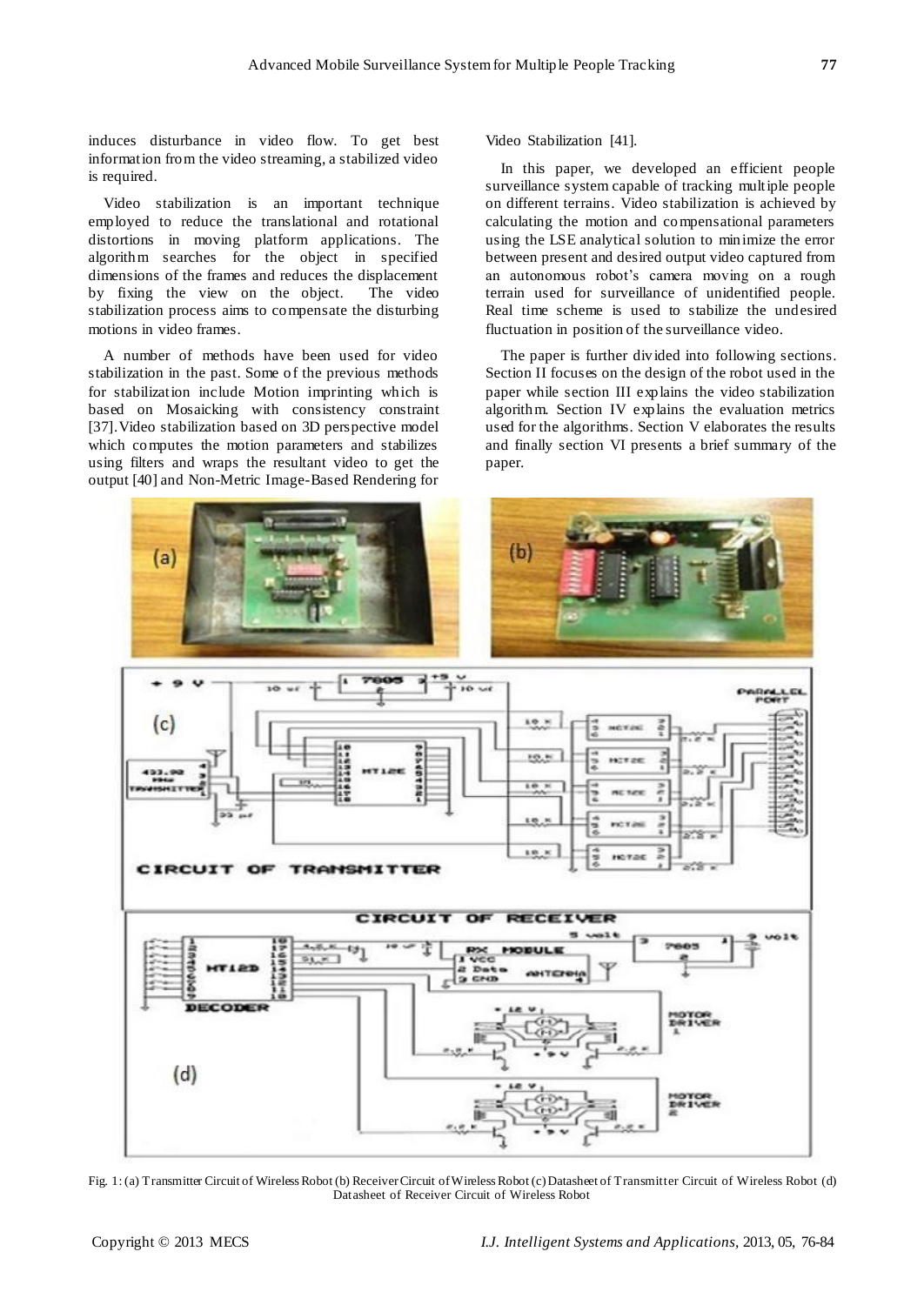## **II. Robot Design**

The mobile surveillance robot developed, has a 16 cm by 16 cm chasis with a camera mounted on it. The robot is controlled using a PC controlled transmitter and receiver pair. The transmitter is connected to the personal computer while the receiver is placed on the robot. Once the target person is recognized, video is transmitted to the control room. The controller controls the robot using the transmitter. The signal is transmitted using a transmitter (Fig. 1 (a)) HT12E which encodes the signal to be transmitted to the receiver (Fig. 1 (b)). The transmitter is connected to the PC using MCT2E integrated circuit chips. The information to be sent is encoded on a 12 bit signal sent over a serial channel. The 12 bit signal is a combination of 8 address bits and 4 data bits. The information sent by the transmitter is received by the HT 12D receiver. The information is analyzed as 8 address bits and 4 data bits. If the address bits of the receiver and the address bits sent by the transmitter are same then the data bits are further processed which leads to the movement of the robot. The detailed circuit diagram of the transmitter as well as receiver is shown in fig. 1 (c) and fig. 1 (d).

## **III. Video Stabilization Algorithm**

The stabilization algorithm [42] consists of image segmentation blocks which can compute the local and global motion vectors. The parameter estimation block gets its input from the image segmentation block. Once the required parameters for the mathematical model have been computed, a smoothing procedure is used to correct images resulting into desired stabilized video flow. The vital components of the algorithm depend on model parameters, s moothing and correction blocks. In the following section, we describe the motion model to represent the camera trajectory for estimation of motion parameters.

# **3.1 Motion Model**

The motion model selection aims to find the best description to note the differences between two successive frames. The motion model computes the changes in the scene by using the differences in order to align two adjacent frames.

The method adopted uses affine model for depicting the rotations, translations and panning in successive video frames due to its simplicity in computation and satisfactory operational conditions. The differences in the pixel location in the successive frames are given by a transformation as:

$$
\begin{bmatrix} x \\ y \end{bmatrix} = d \begin{bmatrix} \cos \alpha & -\sin \alpha \\ \sin \alpha & \cos \alpha \end{bmatrix} \begin{bmatrix} u \\ v \end{bmatrix} + \begin{bmatrix} \partial_u \\ \partial_v \end{bmatrix}
$$
 (1)

Where (u, v) are the coordinates of pixel in the

present frame, (x, y) are the coordinates of the respective pixel in the reference frame,  $\alpha$  and  $(\partial_u, \partial_v)$ are the global rotational and translational parameters between two corresponding images while ∂ represents the depth of focus. The trajectory of the camera can be modeled by computing the 4 unknown parameters mentioned above.

For calculating these motion parameters, the corresponding pixels must be determined through the global motion vectors which are described at length in below. The global motion compensation parameters do not sufficiently represent the moving objects within a frame. They can only state the motion of the camera trajectory but do not account for the objects moving within the frames.

The local motion estimation is used to calculate the change in the position of the objects within the frame as they cannot be calculated from the global motion parameters. Local motion parameter estimation computes the moving objects in the frames and estimates the compensational parameters for stabilization. Together both these parameters compensate the motion of the camera along with that of the objects.

The camera motion can be represented by three different types of motion - rotations, translations and panning. Global motion vector represents all the three motion vectors of camera, if the camera is treated as a single object. The global motion vector cannot be measured by using any extra instruments as the add-ons increase the extra weight on the robot which is unexceptional as it increases the complexity of system. The best way to compute the global motion vectors is by using successive frames of the video flow. Further, the global motion vectors can be equaled to the local motion vectors when there are no moving parts in frames of video flow. This is because if there are no moving parts in the video frame then change in position of object within a frame is only due to the change in position of the camera which is computed by the global motion parameters. The local motion vectors can be calculated by dividing the whole image into small regions, the global motions vectors are thus deduced from the local motion vectors. For example let the fig represent an image then the whole image can be divided into n equal parts and each part motion vector is represented by the search block S. It is to be noted that the number N should be larger than number of parameters in affine model. To calculate the local motion vector we prioritize and give criterion to the abbreviation SAD which means sum of absolute differences. The vector  $(x,y,t)$  is evaluated as :

MIN (SAD(
$$
x,y
$$
))  
\n
$$
MIN \left\{ \sum_{i=1}^{w} \sum_{j=1}^{w} |f(i, j, t) - f(i-u, j-v, t-1)| \right\}
$$
\n(2)

Copyright © 2013 MECS *I.J. Intelligent Systems and Applications,* 2013, 05, 76-84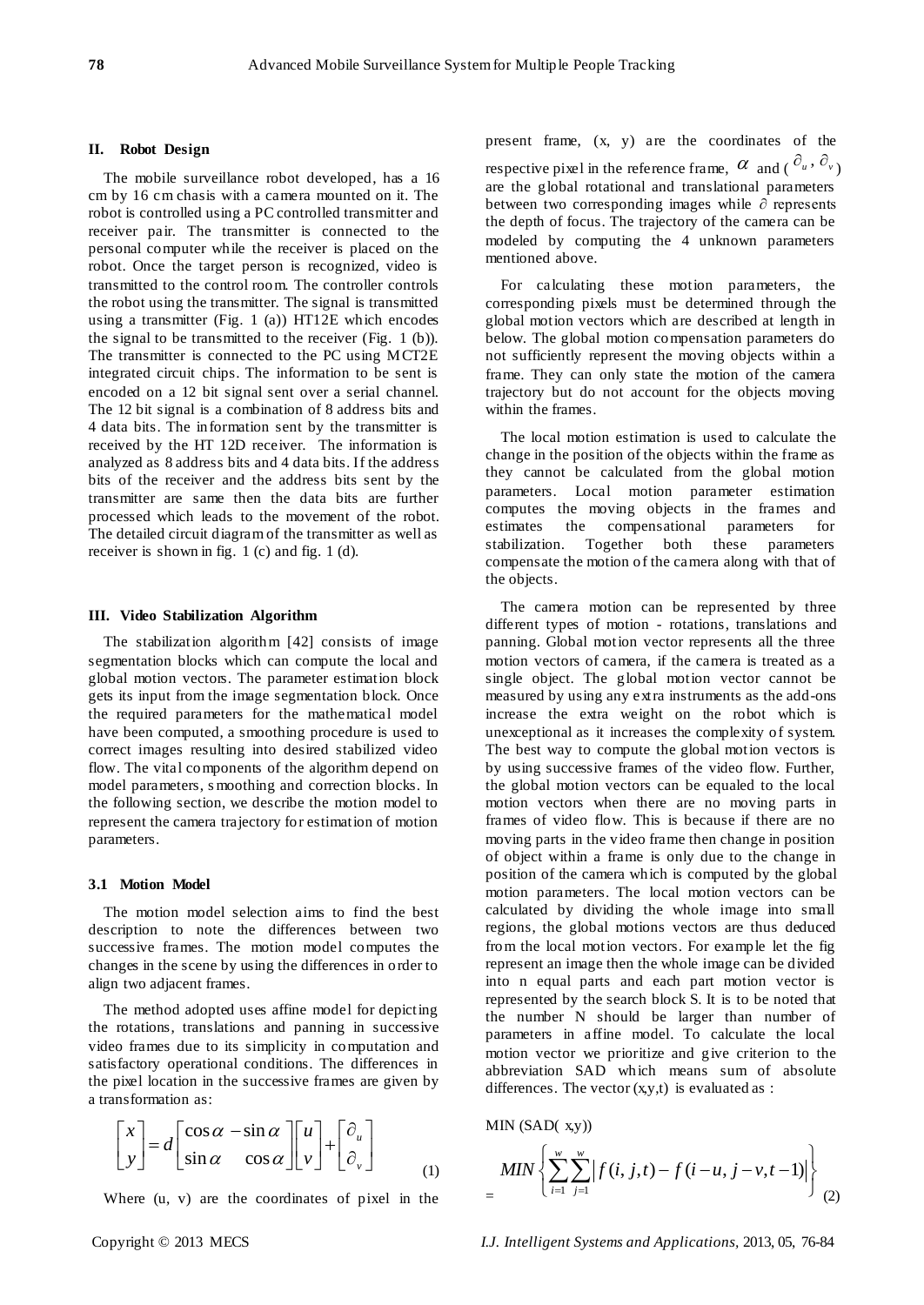In the above equation t represents the pixel value at  $(i, j)$  and the size of each element is given by  $W$ 

# **3.2 Calculating the Global Motion Vectors using LSE**

From the equation 2 we get the local motion vector which is given by the coordinates of pixel at that point where SAD is minimum. The method used for estimation of motion vectors will generate errors when there are moving objects in video flow. The LSE analytical solution has been adopted to obtain better precise results.

$$
\begin{cases}\n\frac{\partial_u}{\partial v} = (U - c \cdot U + b \cdot V) / N \\
\frac{\partial_v}{\partial v} = (V - c \cdot V - b \cdot U) / N \\
d = \sqrt{c^2 + b^2} \\
\alpha = \arctg(b/c)\n\end{cases} \tag{3}
$$

$$
c = \frac{N \cdot UU' - U \cdot U' + N \cdot VV' - VV'}{N \cdot UU - U \cdot U + N \cdot VV - V \cdot V}
$$
(4)

$$
U = \frac{\overline{N \cdot UU \cdot U \cdot U + N \cdot VV \cdot V \cdot V}}{N \cdot UV' - U \cdot V' - N \cdot U'V + U' \cdot V}
$$
(4)  

$$
b = \frac{\overline{N \cdot UV' - U \cdot U + N \cdot VV - V \cdot V}}{N \cdot UU - U \cdot U + N \cdot VV - V \cdot V}
$$
(5)

$$
N \cdot UU - U \cdot U + N \cdot VV - V \cdot V
$$
  

$$
N = \sum 1
$$
 (6)

$$
N = \sum 1
$$
\n
$$
U = \sum u
$$
\n(6)

$$
U = \sum u
$$
  

$$
V = \sum v
$$
 (7)

$$
V = \sum V
$$
\n
$$
U' = \sum (u + my_{u,v}^{u})
$$
\n(8)

$$
U = \sum (u + my_{u,v})
$$
(9)  

$$
V' = \sum (v + my_{u,v}^v)
$$
(10)  

$$
UU = \sum u \cdot u
$$
(11)

$$
UU = \sum u \cdot u \tag{11}
$$

$$
VV = \sum v \cdot v \tag{12}
$$

$$
VV = \sum v \cdot v \tag{12}
$$
  

$$
UU' = \sum u \left( u + m y_{u,v}^u \right) \tag{13}
$$

$$
UU' = \sum u(u + my_{u,v}^{u})
$$
 (13)  

$$
VV' = \sum v(v + my_{u,v}^{v})
$$
 (14)

$$
VV' = \sum v(v + my_{u,v}^v)
$$
 (14)

$$
VV' = \sum v (v + my_{u,v})
$$
(14)  

$$
UV' = \sum u (v + my_{u,v}^v)
$$
(15)  

$$
UV = \sum v (u + my_{u,v}^u)
$$
(16)

$$
U'V = \sum v(u + m y_{u,v}^u)
$$
 (16)

Where u and v are central pixel coordinate of search block in previous frame and  $my_{u,v}^u$  and  $my_{u,v}^v$  are the local motion vectors on u and v direction.

## **3.3 Parameter Estimation and Error Optimization**

The LSE analytical solution returns the best-fit curve; the best fit curve is the curve for which the sum of the deviations squared (least square error) is minimal for a given set of data. This process of minimization of the

global motion parameters gives the least error. Let

$$
\begin{cases}\nF_n = \begin{bmatrix} x \\ y \end{bmatrix} \\
F_{n-1} = \begin{bmatrix} u \\ v \end{bmatrix} \\
P = \begin{bmatrix} d\cos\alpha - d\sin\alpha \\ d\sin\alpha & d\cos\alpha \end{bmatrix} \\
Q = \begin{bmatrix} \partial_x \\ \partial_y \end{bmatrix} \tag{17}
$$

The equation 1 can be represented as

$$
F_n = P \cdot F_{n-1} + Q \tag{18}
$$

This equation represents only the motion between previous frame and current frame while to represent the motion of the video flow from the first frame to the present frame N, the equation is modified as

$$
F_n = P_n \cdot F_{n-1} + Q_n =
$$
  

$$
\left(\prod_{k=n}^{1} P_k\right) F_1 + \sum_{k=1}^{n} \left(\prod_{m=n}^{k+1} P_m\right) Q_k = \overline{P_n} F + \overline{Q_n}
$$
 (19)

Where  $P_n$  and  $Q_n$  represent the translational movement in u and v direction.

To minimize the error, we use the weight least error algorithm and calculate the compensational errors

$$
E = \sum_{i=0}^{n} w_i (pu_i + q - v_i)^2
$$
\n
$$
\begin{cases}\np = \frac{\sum w_i u_i v_i - \sum w_i u_i \sum w_i v_i}{\sum w_i u_i^2 - (\sum w_i u_i)^2} \\
q = \frac{\sum w_i v_i \sum w_i u_i^2 - \sum w_i u_i \sum w_i u_i v_i}{\sum w_i u_i^2 - (\sum w_i u_i)^2}\n\end{cases}
$$
\n(20)

Using equation 7 and 8, we compensate the error in u and v directions and can use entire compensational method for rotational movement.

#### **IV. Evaluation Measures**

To quantify the registration accuracy of the method, root-mean-squared color difference (RMSCD) between registered images is used [43]:

Copyright © 2013 MECS *I.J. Intelligent Systems and Applications,* 2013, 05, 76-84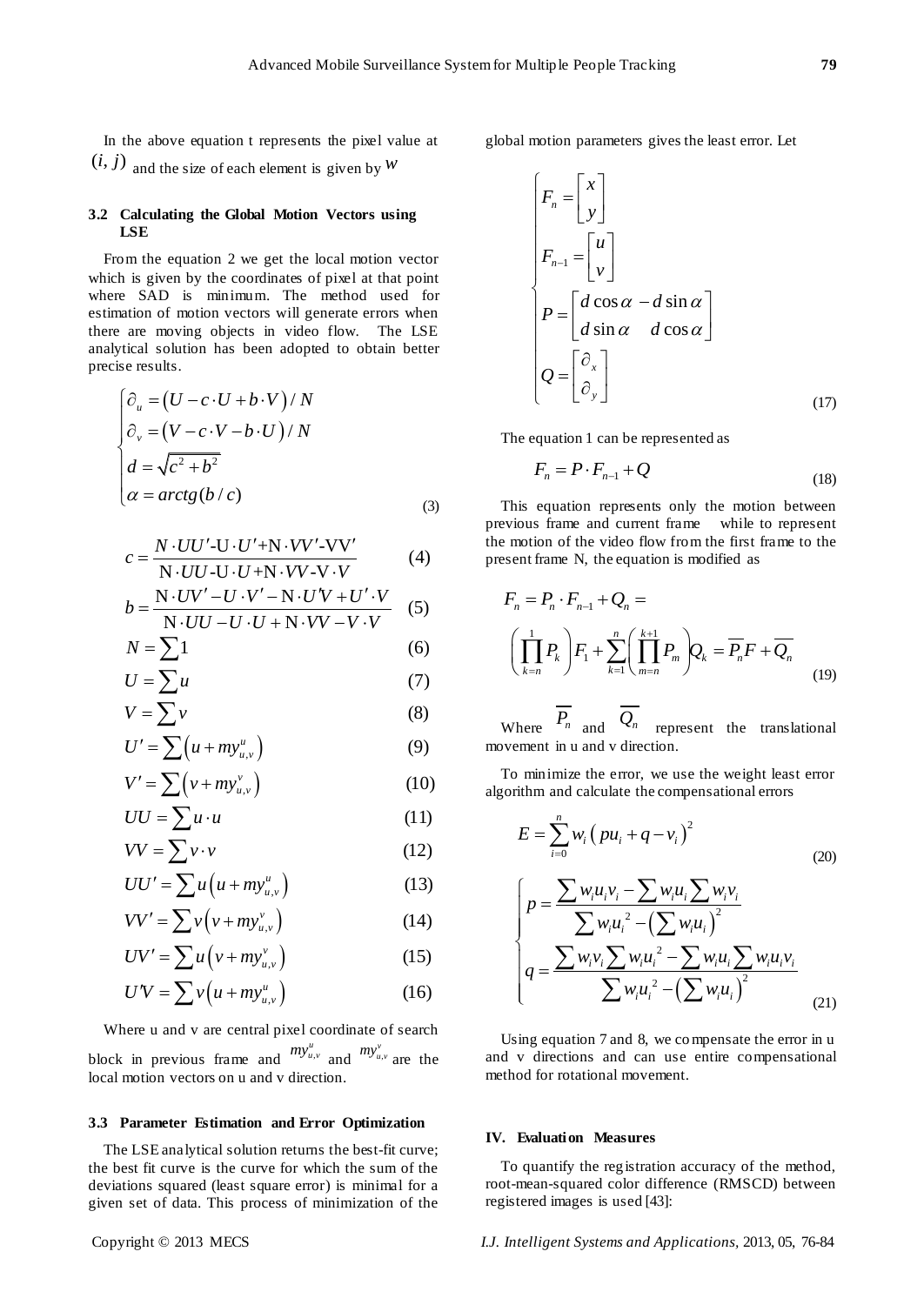Advanced Mobile Survey  
system for Multiple People Tracking

\n
$$
RMSCD_k = \left\{ \frac{1}{rc} \sum_{i=1}^{r} \sum_{j=1}^{c} (R_{k+1}[i, j] - R_k[i, j])^2 + (G_{k+1}[i, j] - G_k[i, j])^2 + (B_{k+1}[i, j] - B_k[i, j])^2 \right\}^{1/2}
$$
\n(22)

Here,  $R_k$ ,  $G_k$ ,  $B_k$  are the red, green and blue components of frame k,  $V_k$ . However, the root-meansquared intensity difference between the images is used to quantify the registration accuracy, if the images to be registered are in gray-scale. In general, s maller RMSCD or the registration is more accurate when the area covered by the moving targets is much smaller than the background area. Further, we denote  $V_k$  as the reference image and  $V_{k+1}$  as the test image. It should be noted that  $V_k$  and  $V_{k+1}$  need not to be consecutive frames, rather frame  $V_{k+1}$  may appear even after  $V_k$  in the sequence.

The standard deviation of the RMSCD over several registrations is calculated to ascertain the variability of the registration method. The registration will be more stable if the variability is s maller. So the behavior of a stable registration is predictable and is enviable.

Now, the registered images are visually examined in order to determine the registration reliability. The one incorrectly registered is identified. The metric to quantify reliability is the number of correctly registered images over the number of registrations tried in a video. A reliability of 1 is required for successful tracking.

#### **V. Results**

The results obtained from the simulation enable us to evaluate the capability of the surveillance system. A four wheeled camera mounted robot is used for surveillance of people on random terrains. The system is used at 30 frames per sec with size of a resolution of 640\*480 pixels. The stabilization results are simulated taking the video clip captured by Stabilization results for different frames as shown in the figure with frame rates 25.

The video stabilization algorithm is applied at 10, 40 ad 65 frames as shown in fig. 2. It is evident from the fig.  $2$  (a),  $2$  (b),  $2$  (c) that the disturbance in the video increases with the increase in the number of video frames. The stabilization results obtained on applying the algorithm effectively show the decrease in the rotational and translational disturbances which are represented in the fig. 2 (d), 2 (e), 2 (f).



Fig. 2: (a) input video frame 10 (b) input video frame 40 (c) input video frame 65 (d) stabilized video frame 10 (e) stabilized video frame 40 (f) stabilized video frame 65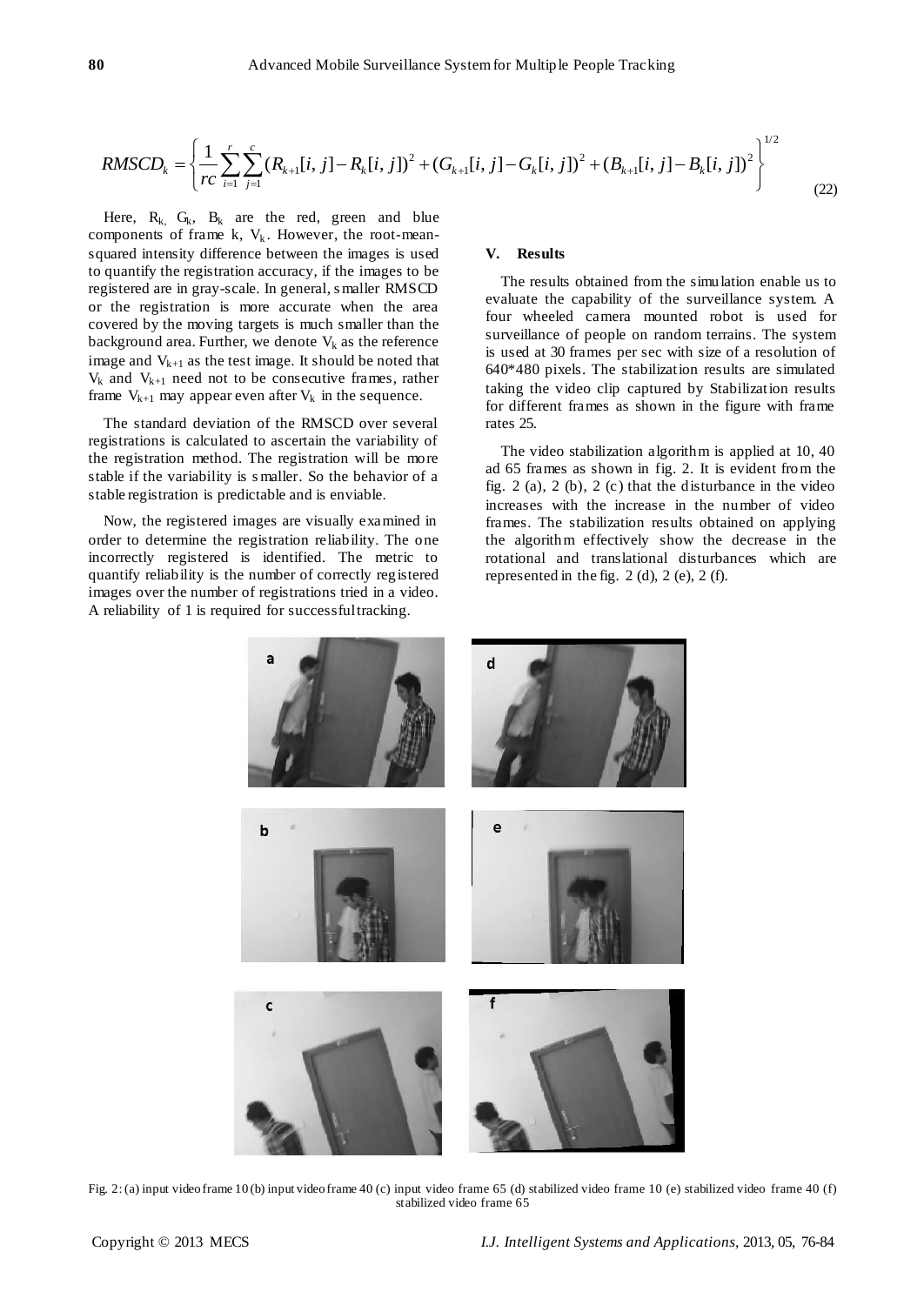Fig. 3 illustrates the efficiency of the algorithm in smoothing the parameters calculated from motion model represented in red to that of the compensated parameters represented in blue. The compensation result is for the robot moving on a s mooth terrain where video

captured is affected due to jitters. As the terrain gets rougher the curve gets more deformed and the magnitude changes, however the compensation parameters are s moothed enabling the user to get a better view of the video.



Fig. 3: Compensation of the motion parameters

The average of average RMSCD, average of variability and average of reliability was respectively calculated to 8.7, 1.516 and .97 as shown in table. 1.

| Video No. | <b>Average RMSCD</b> | Variability | Reliability |
|-----------|----------------------|-------------|-------------|
|           | 9.3                  | و.          | .99         |
| o.        | 9.2                  | .95         | .97         |
| 3         | 7.6                  | 2.8         | .95         |
| Average   | 8.7                  | 1.516       | .97         |

Table: 1 Registration result

Once the video is stabilized, it is transmitted to the controller in the control room. The controller tracks the people by sending wireless signals to the robot from control room. The robot is controlled manually using transmitter connected to the computer. The signal 111100111111 was transmitted to the wireless robot giving it the command to move forward. The command consisted of first 8 bits as address bits while the last 4 bits as data bits. Once the address bits were matched by the receiver HT12D, then only the command corresponding to the data bits was executed.

## **VI. Conclusion**

The mobile surveillance system has proved to track people efficiently in different terrains with the help of

controller. The algorithm used for video stabilization has proved to be effective in reducing the jitters in video recorded at random terrains. Jitters are decreased to a great extent by adopting the LSE analytical solution. The smoothness of the video flow is ensured by the weighting least error fitting algorithm providing better stabilization results. The system has multiple applications in social and criminal areas.

#### **References**

- [1] Amarjot Singh, S.N. Omkar, "Digital Image Correlation using GPU Computing", in International Journal of Computational Vision and Bio-Mechanics , Vol. 4, No. 1, June-December 2011.
- [2] Amarjot Singh, S.N. Omkar, "Analysis of Wrist Extension using Digital Image Correlation", in International Journal on Image and Video Processing (ICTACT), Vol. 2, Issue-3, pp: 343- 351, February, 2012
- [3] Amarjot Singh, Srikrishna Karanam, Devinder Kumar, "Constructive Learning for Human-Robot Interaction", in IEEE Potentials Magazine . (Best Paper Award (3rd (Undergraduate)) in IEEE Region 10 Paper Contest), 2013 Issue.
- [4] Srikrishna Karanam, Amarjot Singh, Devinder Kumar, "Karate with Constructive Learning", in International Journal on Image and Video Processing (ICTACT), Vol. 2, Issue-3, pp: 382- 386, February, 2012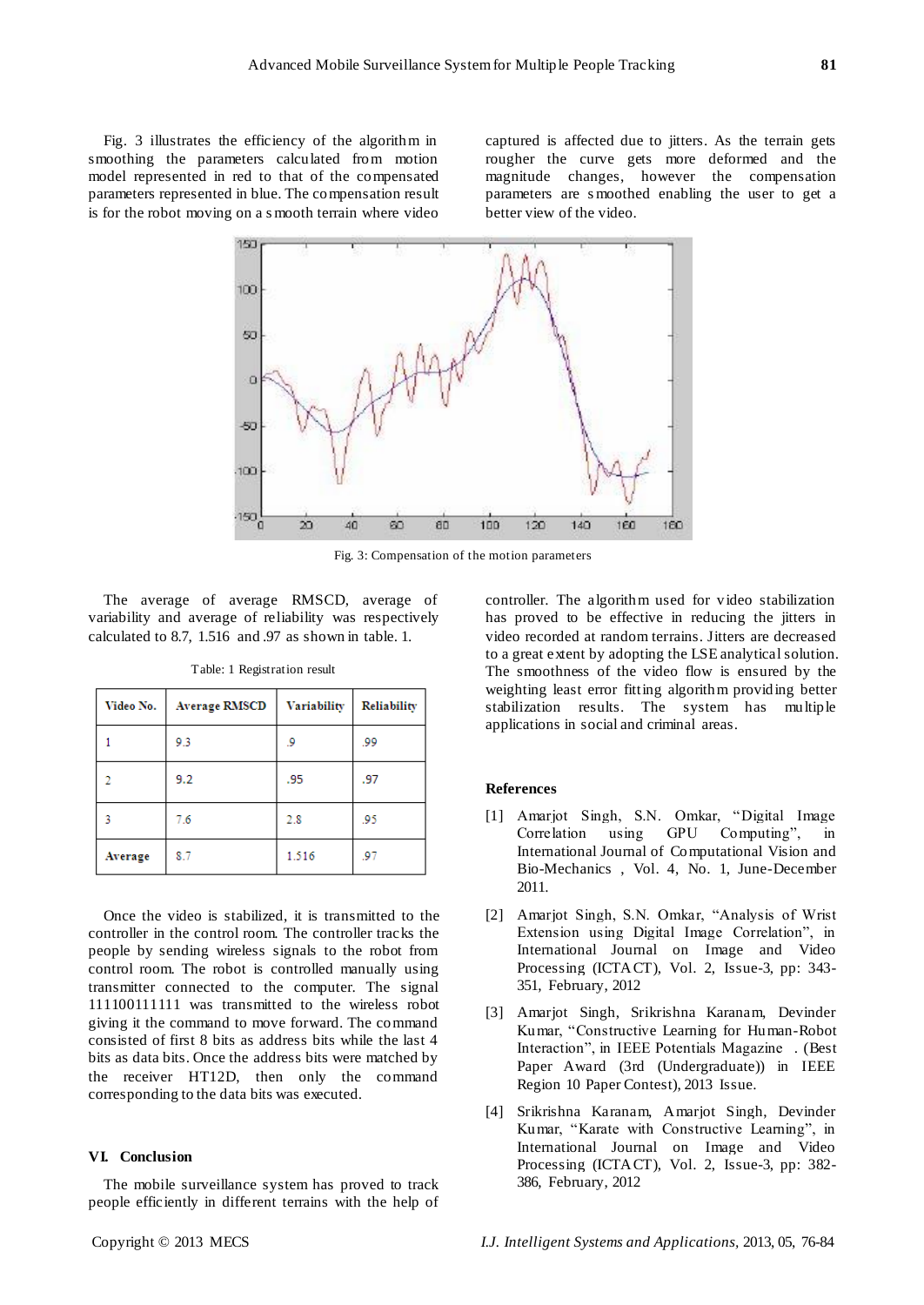- [5] Sai Sruthi Kotamraju, Amarjot Singh, N Sumanth Kumar and Arundathy Reddy, "Perception of Emotions Using Constructive Learning Through Speech", in International Journal of Computer and Electrical Engineering , Vol. 2, No. 4, pp (s): 321-325, June, 2012
- [6] Sai Sruthi Kotamraju, Arundatty Reddy, Amarjot Singh, "Augmenting Emotion Recognition Accuracy using Constructive Learning", in International Journal of Image, Graphics and Signal Processing (IJIGSP) 2013.
- [7] Cyn Dwith, Vivek Angoth, Amarjot Singh, "Wavelet Based Image Fusion Algorithm for Malignant Brain Tumor Detection " in International Journal of Image, Graphics and Signal Processing (IJIGSP) Vol. 5, No. 1, pp(s): 25-31, January, 2013.
- [8] Amarjot Singh, Srikrishna Karanam, Shivesh Bajpai, Akash Choubey, Thaluru Raviteja, "Malignant Brain Tumor Detection", in International Journal of Computer Theory and Engineering, Vol. 4, No. 6, pp(s): 1002-1006, December, 2012. .
- [9] Vivek Angoth, Cyn Dwith, Amarjot Singh, "A Novel Wavelet Based Image Fusion for Brain Tumor Detection" in International Journal of Computer Vision & Signal Processing, 2013.
- [10] Srikrishna Karanam, Amarjot Singh, Devinder Kumar, Akash Choubey, Ketan Bacchuwar, "Analysis and Improvement of SNR using Time Slicing" in 3rd International Conference on Digital Image Processing (ICDIP 2011) Proc. SPIE 8009, 800912 (2011); doi:10.1117/12.896180.
- [11] Shivesh Bajpai, Amarjot Singh, K.V. Karthik, "An Experimental Comparison of Face Detection Algorithms", in International Journal of Computer Theory and Engineering , (ICMV) pp(s): 196-200
- [12] Akash Choubey, Amarjot Singh, Srikrishna Karanam, Devinder Kumar, Ketan Bacchuwar, "A Novel Signature Verification based Automatic Teller Machine", in International Journal of Information and Electronics Engineering , Vol. 2, No. 4, pp (s): 570-574 , July 2012
- [13] Devinder Kumar, Amarjot Singh, "Occluded Human Tracking and Identification using Image Annotation", in International Journal of Image, Graphics and Signal Processing (IJIGSP) , Vol.4, No.12, November 2012..
- [14] Devinder Kumar , Amarjot Singh, S.N. Omkar "A Novel Visual Cryptographic Method for Color Images", in International Journal of Image, Graphics and Signal Processing (IJIGSP) , 2013.
- [15] Amarjot Singh, Akash Choubey, Sreedhar Bandaru, Lalit Mohan, Mohit Dhiman, "The Ultimate Signature Identifier?" in 3rd International

Conference on Electronics Computer Technology (ICECT 2011) (IEEE Xplore) Vol. 2, pp. 52-56, 2011

- [16] Arundathy Reddy, Amarjot Singh, N Sumanth Kumar, Sai Sruthi Kotamraju, "The Decisive Emotion Identifier?", in 3rd International Conference on Electronics Computer Technology (ICECT 2011) (IEEE Xplore)Vol. 2, pp. 28-32, 2011
- [17] Amarjot Singh, Ketan Bacchuwar, Akash Choubey, Srikrishna Karanam, Devinder Kumar, "An OMR Based Automatic Music Player", in 3rd International Conference on Computer Research and Development (ICCRD 2011) in, (IEEE Xplore), Vol. 1, pp. 174-178, 2011.
- [18] Amarjot Singh, Devinder Kumar, "Integrating Occlusion and Illumination Modeling for Object Tracking using Image Annotation", in International Journal of Image, Graphics and Signal Processing (IJIGSP) , Vol. 4, Number. 10, pp: 40-47, September 2012.
- [19] Amarjot Singh, Devinder Kumar, Ketan Bacchuwar, Akash Choubey, Srikrishna Karanam, "Annotation Supported Contour Based Object Tracking With Frame Based Error", in International Journal of Machine Learning and Computing (IJMLC), Vol. 2, No. 4, pp  $(s)$ : 521-525, August 2012
- [20] Amarjot Singh, Devinder Kumar, Phani Srikanth, Srikrishna Karanam, Niraj Acharya, "An Intelligent Multi-Gesture Spotting Robot to Assist Persons with Disabilities", in International Journal of Computer Theory and Engineering , Vol. 4, No. 6, pp(s): 998-1001, December, 2012.
- [21] Devinder Kumar, Amarjot Singh, "Annotation Supported Occluded Object Tracking", in International Journal on Image and Video Processing (ICTACT) , Vol. 3, Issue: 1, August, 2012.
- [22] Vinay Jeengar, S.N. Omkar, Amarjot Singh, Manish Kumar Yadav, Saksham Keshri , "A Comparison of DCT and DWT applied to Image Compression", in International Journal of Image, Graphics and Signal Processing (IJIGSP) , Vol.4, No.11, September 2012.
- [23] Amarjot Singh, Sumanth Kumar, "An Advanced Convexity Based Image Segmentation Algorithm", in International Journal of Image, Graphics and Signal Processing (IJIGSP), 2013
- [24] Sridhar Bandaru, Amarjot Singh, S.N. Omkar, "An Advanced Video Stabilization Algorithm for UAV", in International Journal of Computer Vision & Signal Processing ( Link), 2013
- [25] Sumedh Mannar, Amarjot Singh, "Reflection based Stealth Design Technique for Army Units",

Copyright © 2013 MECS *I.J. Intelligent Systems and Applications,* 2013, 05, 76-84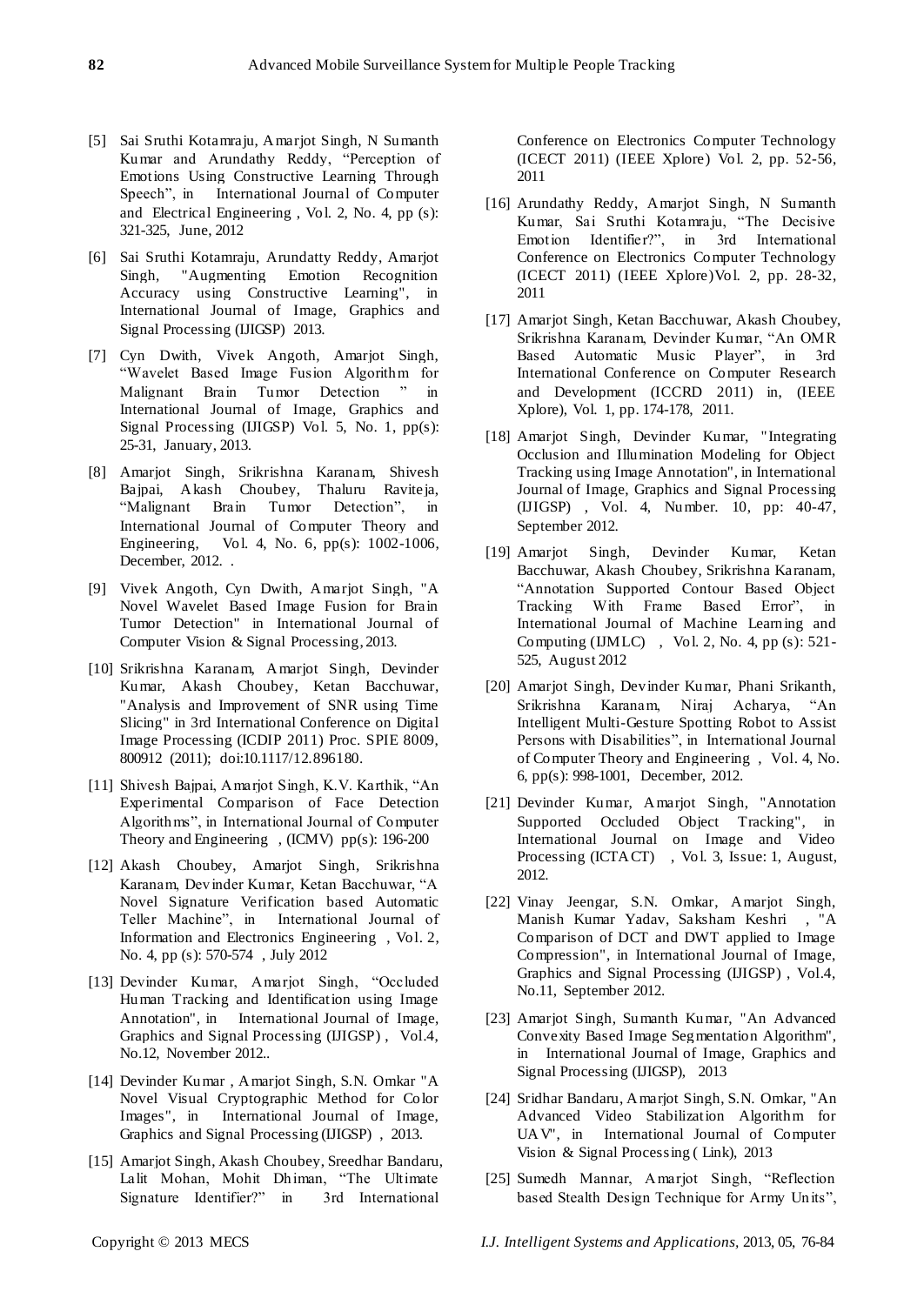in 17th international biennial conference of the Society for Philosophy and Technology (SPT 2011) in Texas, USA [Oral Presentation]

- [26] Saksham Keshri, S.N. Omkar, Amarjot Singh, Vinay Jeengar, Manish Kumar Yadav, "An Advanced Mobile Surveillance System", in International Journal of Computer Vision & Signal Processing ( Link) 2013
- [27] Amarjot Singh, Ketan Bacchuwar, Akshay Bhasin, "A Survey of OCR Applications " in International Journal of Machine Learning and Computing (IJMLC) Vol. 2, Issue-3, pp: 314-318, june, 2012
- [28] Amarjot Singh, Ketan Bacchuwar and Akash Choubey, "A Novel GA Based OCR Enhancement and Segmentation Methodology for Marathi Script in Bimodal Framework", in International Conference on Information Systems for Indian Languages (ICISIL-2011), Conf, Proc. of Springer, CCIS 139, pp. 271–277, 2011
- [29] Ketan Bachuwar, Amarjot Singh, Gaurav Bansal, Saurav Tiwari, "An Experimental Evaluation of Preprocessing Parameters for GA Based OCR Segmentation" in 3rd International Conference on Computational Intelligence and Industrial Applications (PACIIA 2010) , proceedings, Vol. 2, pp. 417 -420, 2010
- [30] Aditya Nagrare, Amarjot Singh, Phani Srikanth, Devinder Kumar, Cyn Dwith, "A Comparison of Biclustering with Clustering Algorithms" in 3rd Pacific-Asia Conference on Circuits, Communications and System (PACCS 2011) (IEEE Xplore) Vol. 1, pp. 1-4, 2011
- [31] Nishchal K. Verma, Shruti Bajpai, Amarjot Singh, Aditya Nagrare, Sheela Meena, Yan Cui, "A Comparison of Biclustering Algorithms" in International conference on Systems in Medicine and Biology (ICSMB 2010) (IEEE Xplore) Vol. 1, pp. 95-104, 2010
- [32] Capezio, F.; Sgorbissa, A. & Zaccaria, R. (2005). GPS Based Localization for a Surveillance UGV in Outdoor Areas, Proceedings of the Fifth International Workshop on Robot Motion and Control(RoMoCo'05), pp 157-162, ISBN: 83- 7143-266-6, Dymaczewo Poland, June 2005
- [33] Everett, H & Gage, D.W (1999), From Laboratory to Warehouse: Security Robots Meet the Real World, International Journal of Robots Research, Special Issue on Field and Service Robotics, Vol 18, No. 7, pp 760-768.
- [34] Duckett, T; Cielniak G.; Andreasson, H; Jun L; Lilienthal, A; Biber, P. & Martinez, T (2004), Robotic Security Guard- Autonomous Surveillance and Remote Perception, Proceedings of IEEE International Workshop on Safety, Security, and Rescue Robotics, Bonn, Germany, May 2004
- [35] Burgard, W. et al. 2000. "Collaborative Multi-Robot Exploration." *Proc. IEEE International Conference on Robotics and Automation (ICRA)*, San Francisco CA.
- [36] Yorger, D.R.,Bradley A.M, Walden B.B, Cormier M.H, Ryan W.B.F, "Fine-Scale seafloor survey in rugged deep-ocean terrain with an autonomous robot" Robotics and Automation, 2000.<br>Proceedings, ICRA.IEEE International International Conference-2000, pg:1787-1792 vol. 2
- [37] Telea, "An Image Inpainting Technique Based on the Fast Marching Method," J. Graphics Tools, vol. 9, no. 1, pp. 23-34, 2004
- [38] Sociological Theory and Social Control Morris Janowitz American Journal of Sociology Vol. 81, No. 1 (Jul., 1975), pp. 82-108 Published by: The University of Chicago Press Article Stable
- [39] Bakaoukas, Michael. "The conceptualisation of 'Crime' in Classical Greek Antiquity: From the ancient Greek 'crime' (krima) as an intellectual error to the christian 'crime' (crimen) as a moral sin." ERCES ( European and International research group on crime, Social Philosophy and Ethics). 2005.
- [40] Chris Buehler, Michael Bosse, Leonard McMillan MIT Laboratory for Computer Science Cambridge, MA 02 139.
- [41] Eddy Vermeulen, Barco nv "Real-time Video Stabilization For Moving Platforms" 21st Bristol UAV Systems Conference – April 2007
- [42] Wei Zhu, Kejie Li, Xueshan Gao, Junyao Gao, Jize Li, Xiaolei Zhang, "A Real-time Scheme of Video Stabilization for Mine Tunnel Inspectional Robot\*", Proceedings of the 2007 IEEE International Conference on Robotics and Biomimetics December 15 -18, 2007, Sanya, China, Pg. 702-705
- [43] Fischler, M., Bolles, R.: Random sample consensus: A paradigm for modeling fitting with applications to image analysis and automated cryptography . Comm. ACM, 24(6):381-395(1981)

## **Authors' Profiles**

**Sridhar Bandaru** is an Undergraduate Student at National Institute of Technology, Warangal. He is the recipient of Gold Medal for Excellence in research for Batch 2011-2012 of Electrical Department from National Institute of Technology Warangal. His research passions include Computer Vision, Augmented reality and Bio-medical Image Processing.

**Amarjot Singh** is a Research Engineer with Tropical Marine Science Institute at National University of